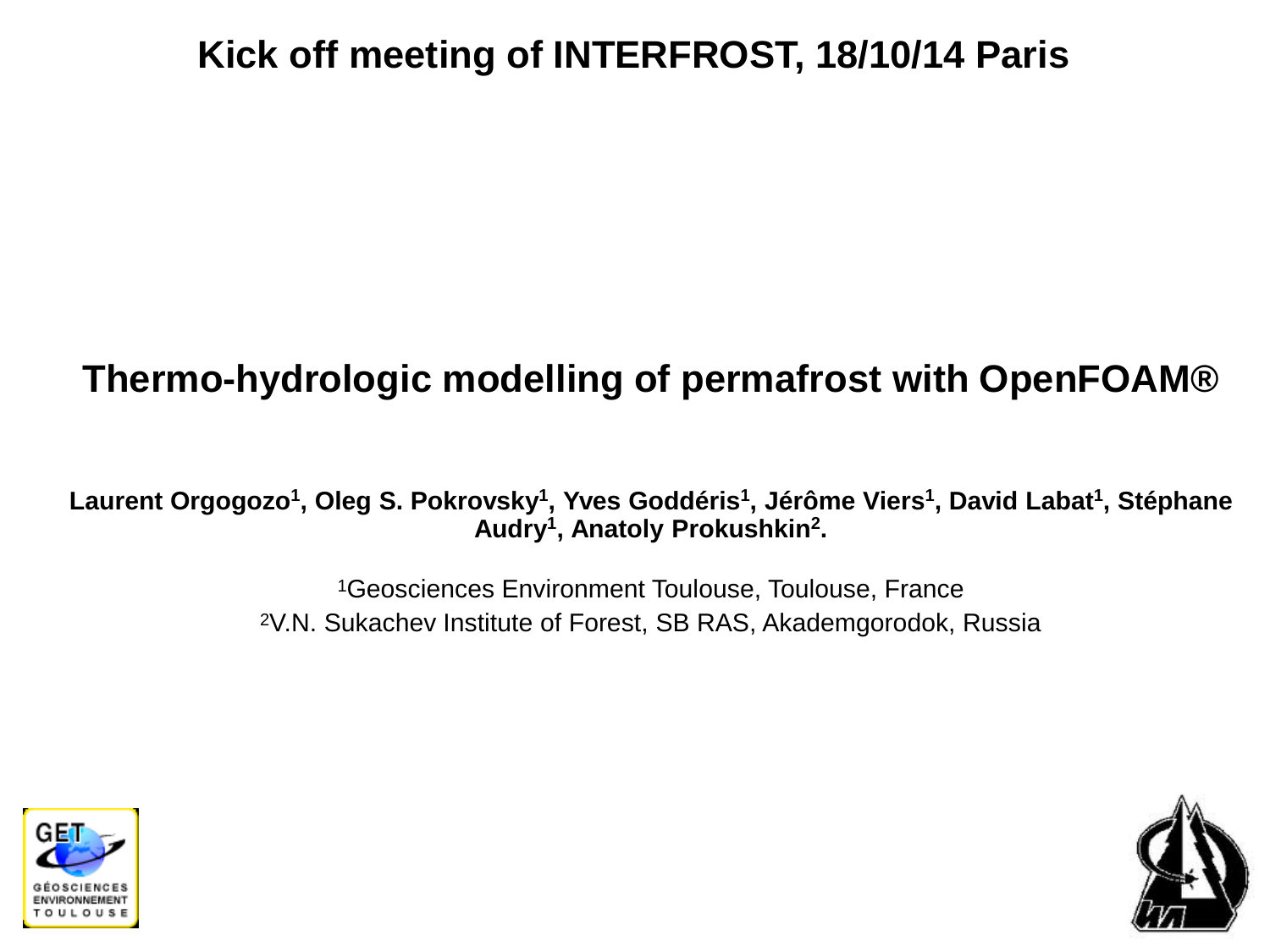### **Study of the transfers in the permafrost affected regions : Numerical modelling of thermo-hydrologic dynamics**



### **Goals :**

- **(i) Influence of seasonnal freeze/thaw of the active layer on the geochemical fluxes related to weathering**
- **(ii) Impact of the interannual variations of these cycles du to anthropogenic climate change**

#### **Problematic :**

**Climate change and weathering in boreal areas with a continuos permafrost**

### **Studied area :**

**Central SIberia, <atersheds of the Nizhnaya Tungunska, homogeneous vegetation cover and lithology ; main spatial variability : south aspected / north aspected slopes**



#### **Methodological approach :**

**Mechanistic modeling of thermal and hydrological transfers from the plot scale to the experimental watershed scale**

**→ Time scales : annual to multidecennal Space scales : 1 m<sup>2</sup> to 10's of km<sup>2</sup>**

#### **Other potential context of application: thermokarstic areas in Western Siberia**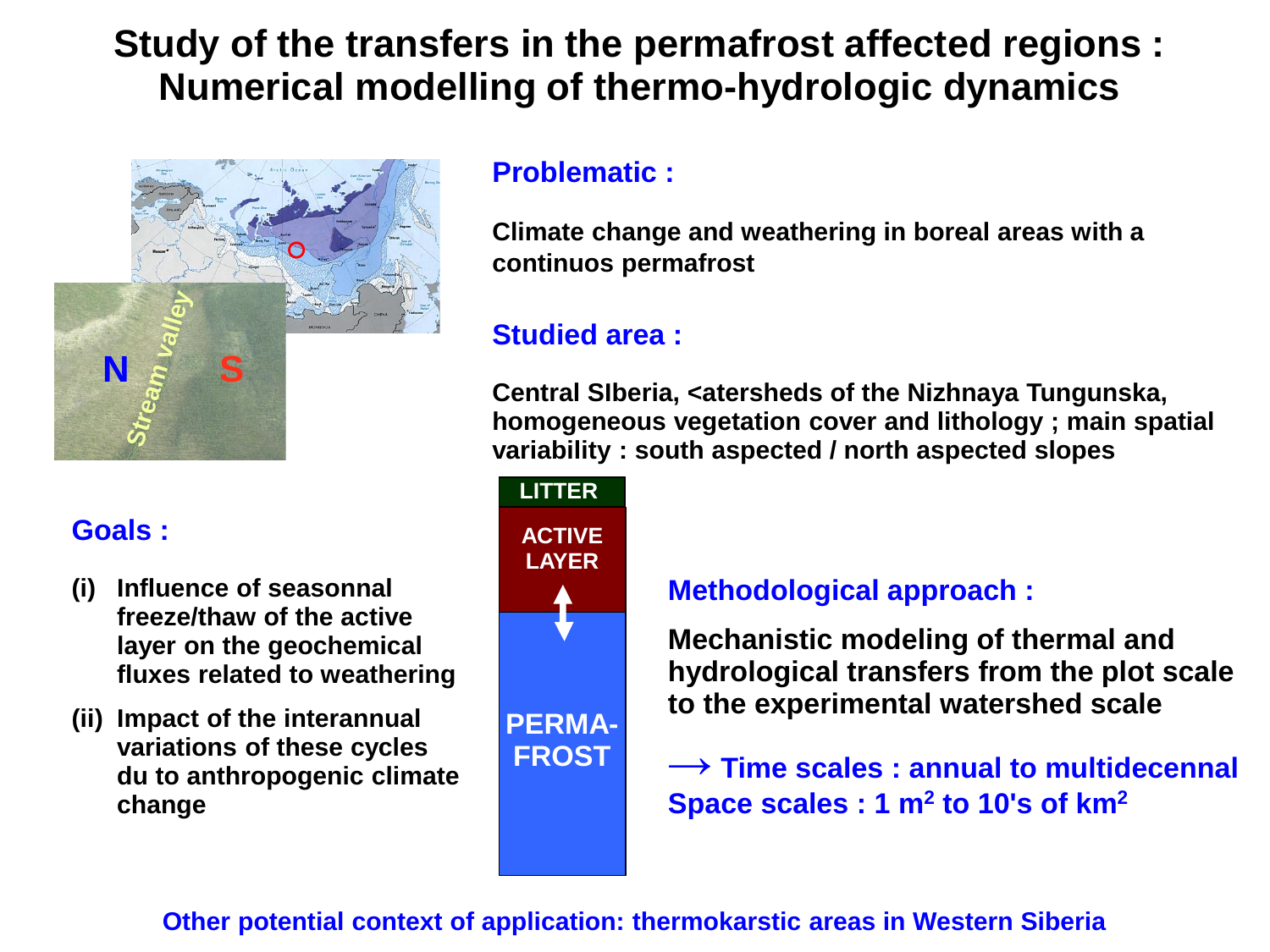### **Insights on thermo hydrological dynamics obtained from study of the biogeochemical transfers**

**Qualitative thermo-hydrological seasonnal dynamics inferred from quantitative measurements of biogeochemsitry of litter, soil and stream waters in experimental watersheds of the Putorana Plateau (e.g.: Pokrovsky et al. 2005, 2006, Prokushkin et al. 2007, Bagard et al. 2011).**

**Figure extracted from Orgogozo et al. 2014, In "Permafrost : Distribution, Composition and Impacts on Infrastructure and Ecosystems », Ed. O.S. Pokrovsky, Nova Publisher, New York, 2014.**

**Future interplay: thermo-hydrological input for weathering modelling (e.g. : Goddéris et al. <b>interpretatally al. 2006, 2012) get from mechanistical modeling.**

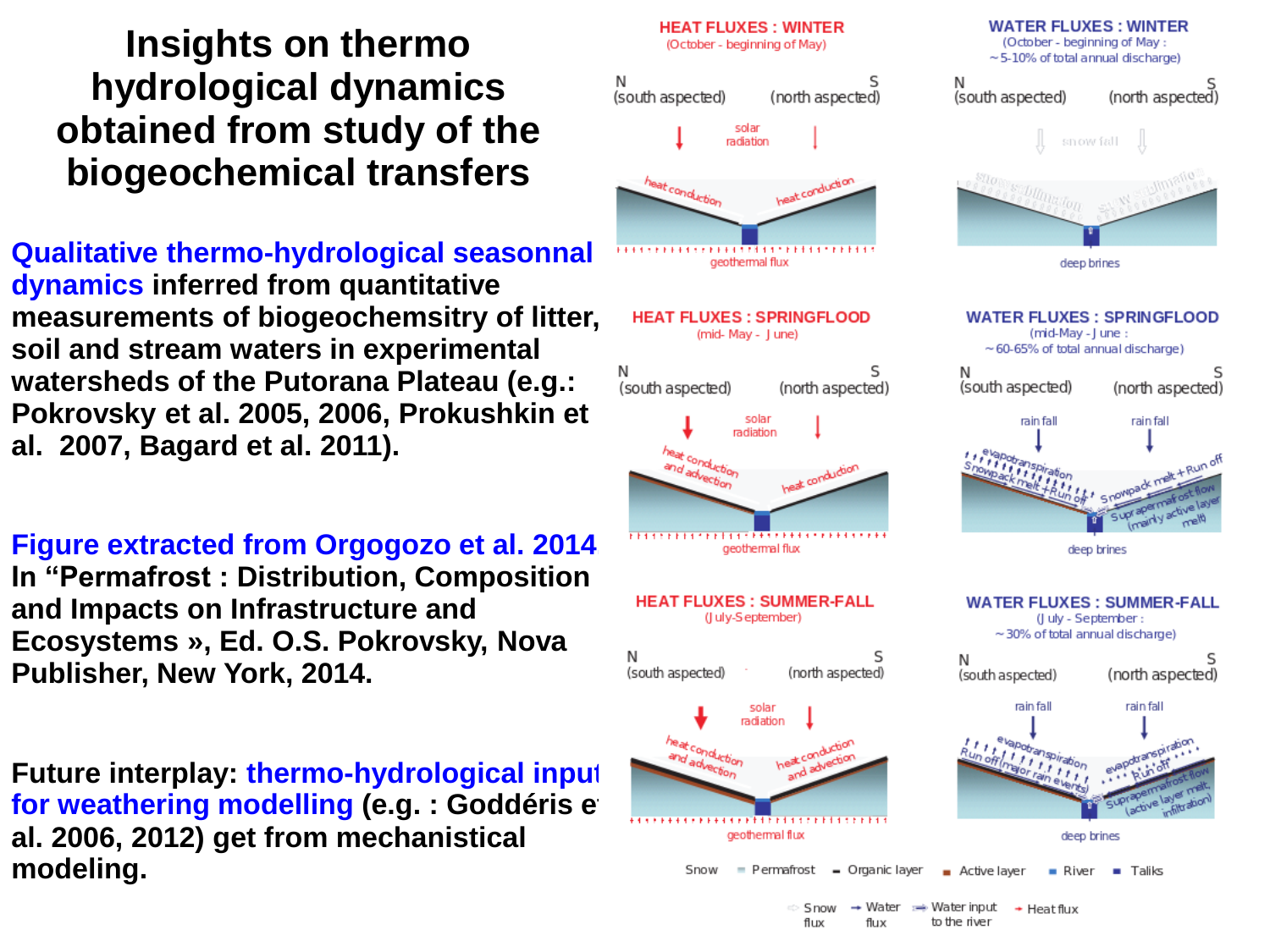### **Study of the transfers in the permafrost affected regions : Numerical modelling of thermo-hydrologic dynamics**

#### **Coupled transfers within soils of water and energy with phase change :**

**e.g.: Kennedy and Lielmezs, 1973, Harlan 1973, Guymon and Luthin 1974, Jame and Norum 1980, Seregina 1989, Boike et al. 2003, Hansson et al. 2004, McKenzie et al. 2007, Painter 2011, Frampton et al. 2011, Grenier et al. 2012, Rivière 2012, Kurylyk et al. 2014, ...**

**Large computation times may be encountered : use of parallel computation is expected to be necessary (Painter et al. 2013).**

**=> Our approach : develloping a devoted solver with OpenFOAM®**

**Steef problems, non-linearities, couplings, few references solutions :**

**INTERFROST Benchmark, C. Grenier (LSCE, Continental Hydrology)**

**First test cases : Lunardini cases, in collaboration with N. Roux (Ph.D. LSCE) and Q. Chanzy (master degree student, LSCE)**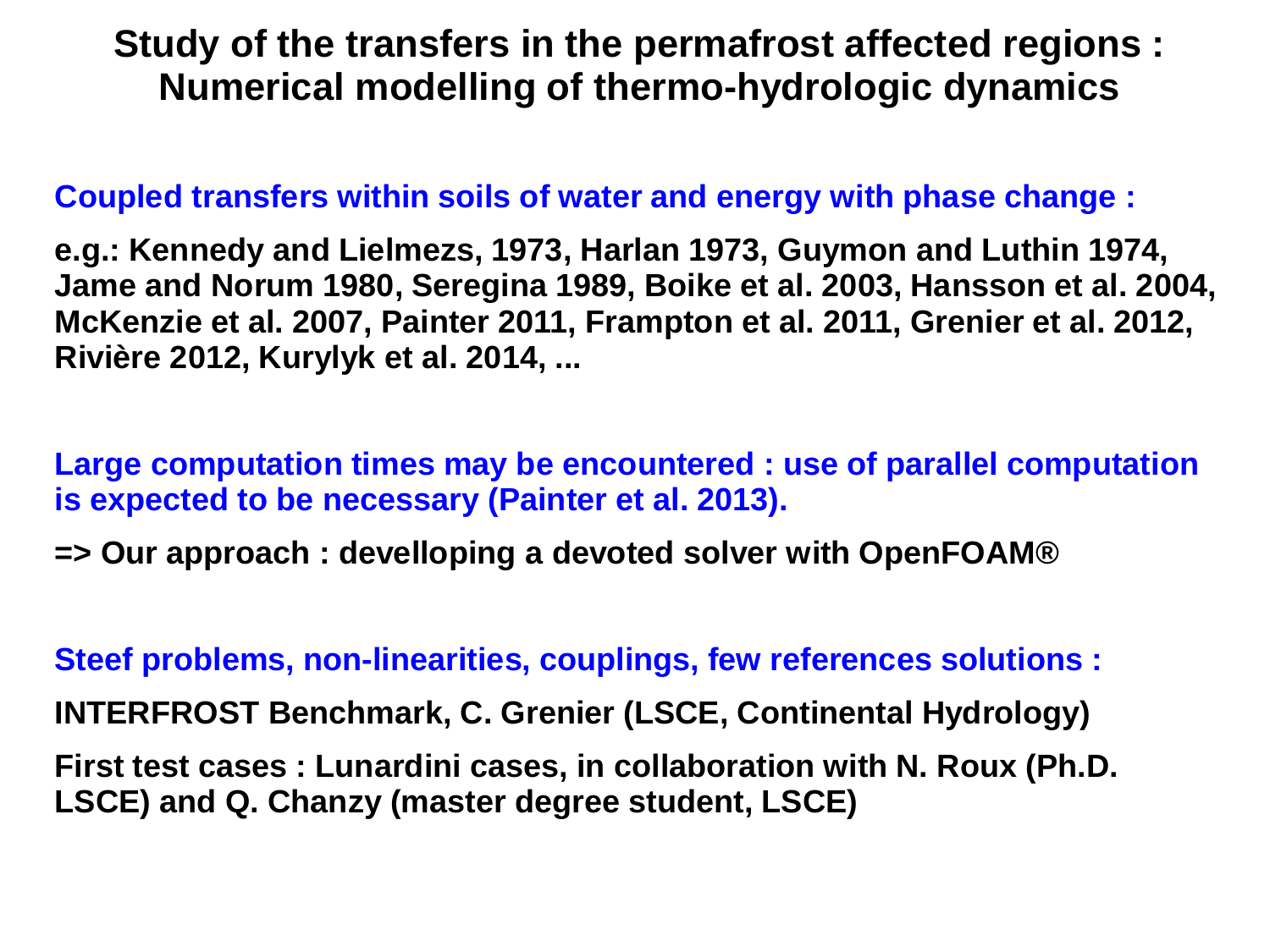# **OpenFOAM® (www.openfoam.com)**

**OpenFOAM® : an open source CFD tool box, developed in c++**

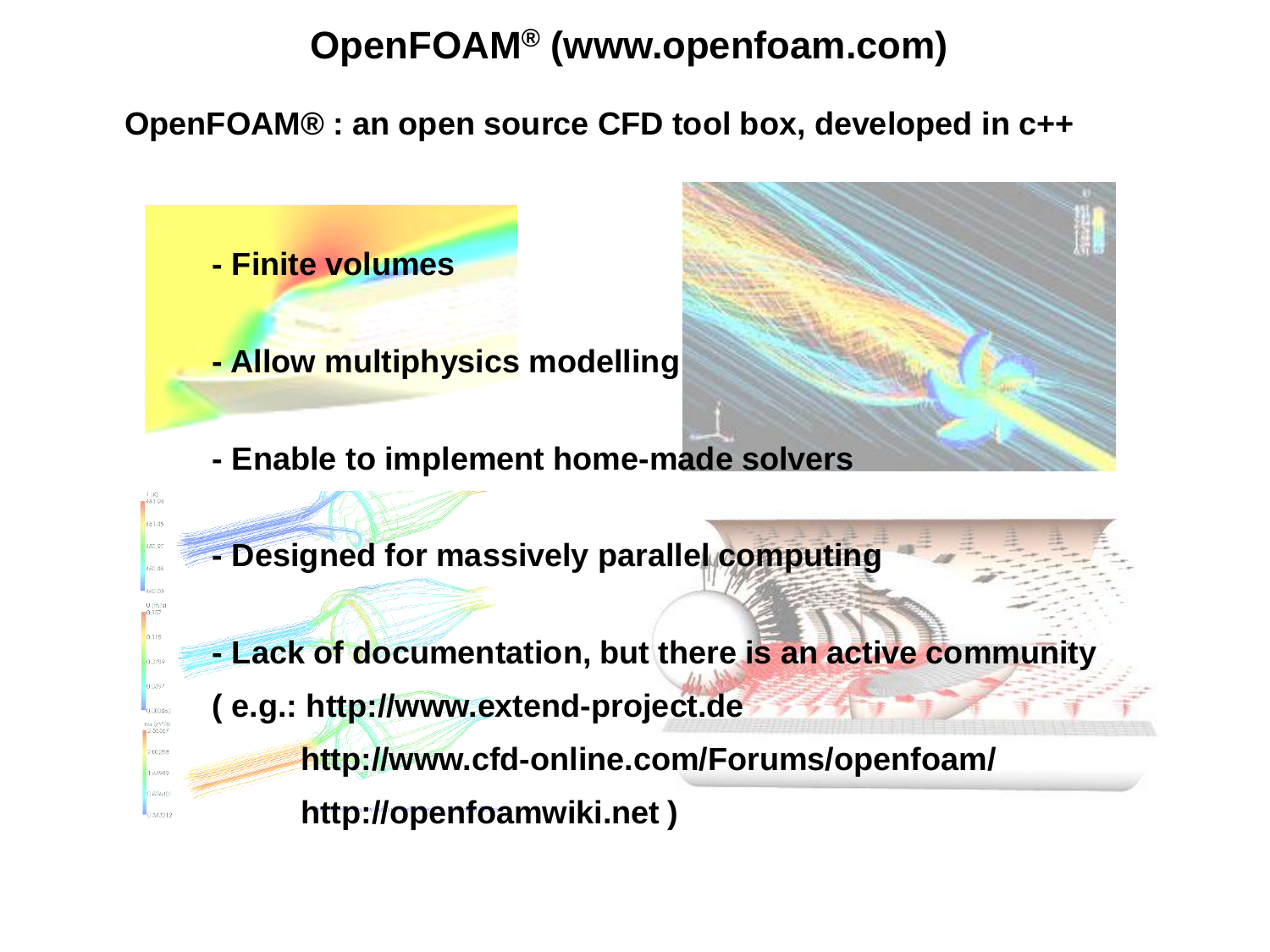### **Massively parallel computation for geosciences with OpenFOAM®**

**A massively parallel solver for Richards equation, RichardsFOAM has been implemented in OpenFOAM®, and its parallel performances has been studied in details : strong scaling (for both homogeneous and heterogeneous porous media), weak scaling, impact of the I/O's**

#### **The parallel performances are satisfactory (Orgogozo et al., CPC 2014):**



 $\div$  With I/O  $\div$  Without I/O  $-$  Ideal case

Computation times between  $\sim$ 1h30 (16 cores) and  $\sim$ 2 mn (1024 cores).

**=> Our approach : coupling RichardsFOAM with a solver for thermal transfer with phase change also develloped with OpenFOAM®**

**Also recently develloped with OpenFOAM® : a massively parallel solver for twophase flow in porous media (Horgue et al., CPC 2014)**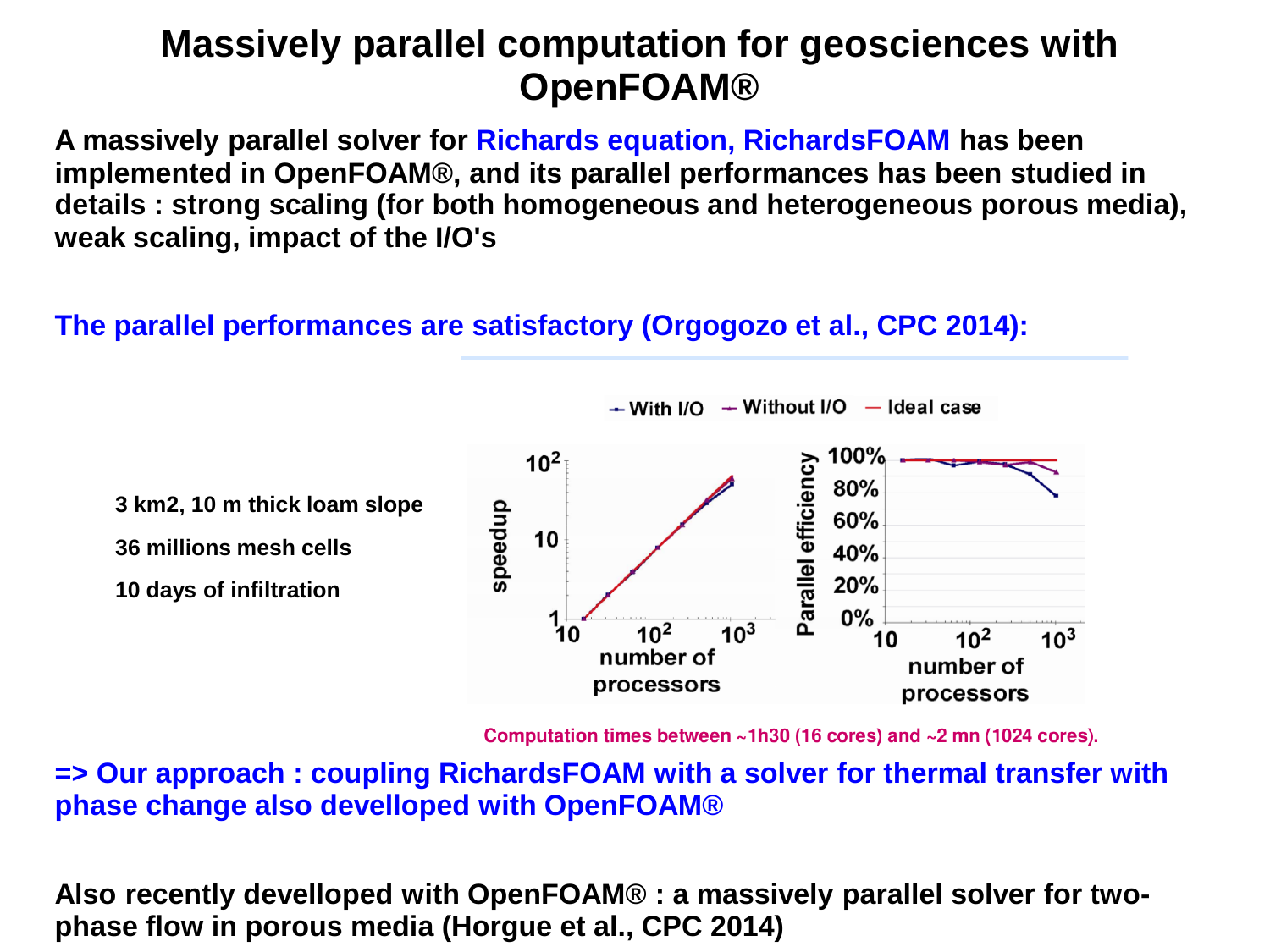# **Conclusion**

**Benefiting from the good parallel performances of OpenFOAM®**

**Idea : coupling RichardsFOAM (Orgogozo et al. CPC 2014) with a devoted solver for thermal transfer with phase change in porous media**

### **Already done: soilFrostFOAM**

**Conductive thermal transfer with phase change in porous medium (Lunardini solution, purely conductive cases – MacKenzie et al. 2007)**

**Conductive and advective thermal transfer with phase change in porous medium (Lunardini solution, advective test cases – Kurylyk et al. 2014)**

**Work in progress : permaFOAM = soilFrostFOAM + RichardsFOAM**